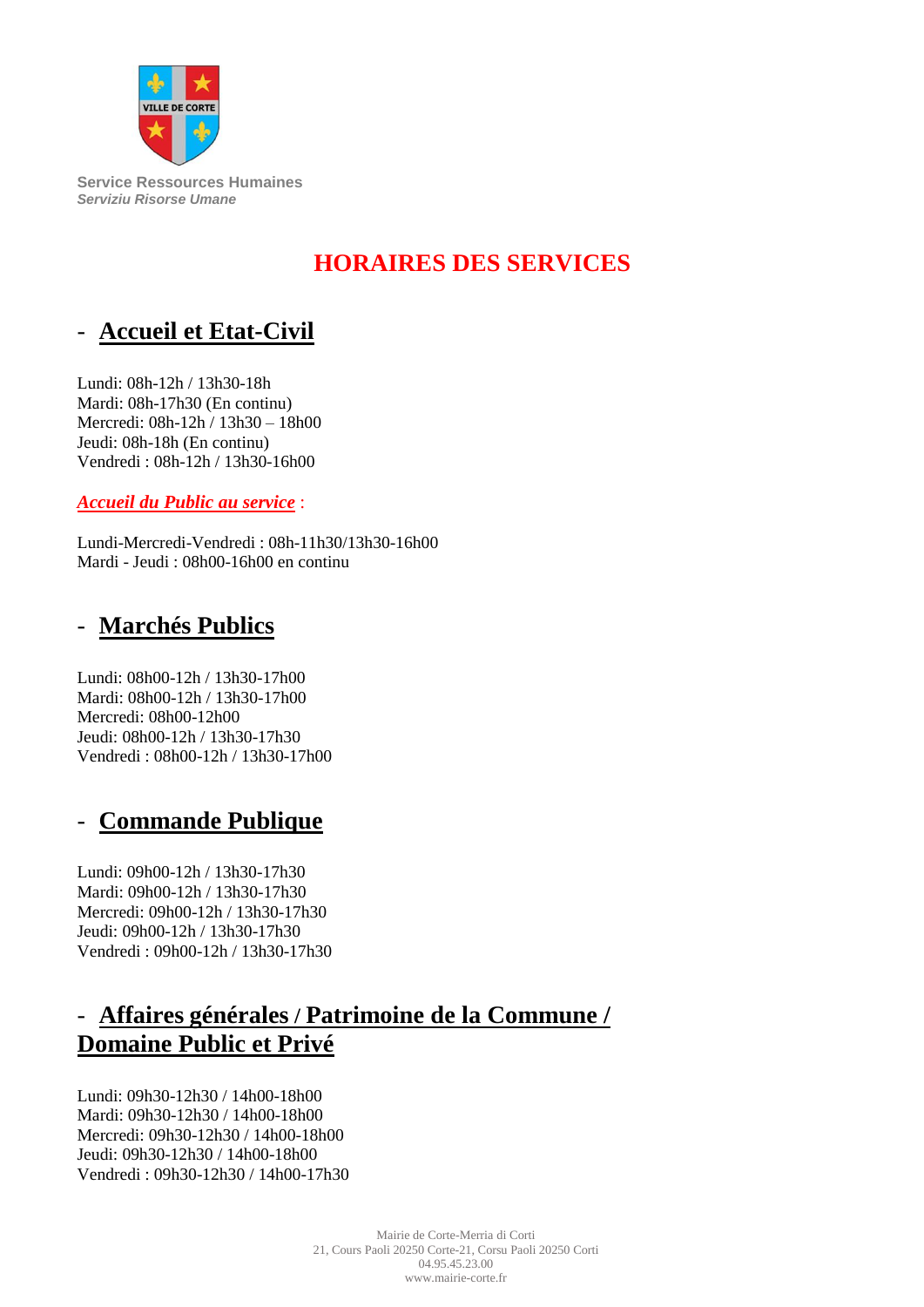## - **Centre Communal d'Action Sociale ( 04.95.46.00.40 )**

Lundi: 08h30-12h00 / 13h30-17h30 Mardi: 09h00-12h00 / 13h30-17h30 Mercredi: 09h00-12h00 / 13h30-17h30 Jeudi: 09h00-12h00 / 13h30-17h30 Vendredi: 09h00 -12h00 / 13h30-17h00

#### **Point Social** :

- Lundi : 14h00 17h00
- Mardi Jeudi : 08h30-17h30 (En continu)
- Mercredi 08h30-12h00
- Vendredi : 08h30 -12h00 / 13h30-17h00

### - **Urbanisme**

Lundi: 08h00-12h00 / 13h30-17h30 Mardi: 08h00-12h00 / 13h30-17h00 Mercredi: 08h00-12h00 / 13h30-17h00 Jeudi: 08h00-12h00 / 13h30-17h00 Vendredi : 08h00-12h00 /

#### *Accueil du Public au service* :

- Lundi : 13h30-17h30
- Mercredi : 13h30 17h00
- Mardi Jeudi : 08h 12h00 / 13h30-17h
- Fermé au public le vendredi

### - **Caisse des écoles et élections**

Mercredi : 08h30-12h00 / 13h00-18h00 Jeudi : 08h30-12h00 / 13h00-18h00

*(Du 05 Septembre au 1er Novembre)*

## - **Secrétariat du Maire**

Lundi: 08h30-12h00 / 13h30-17h30 Mardi: 08h30-12h00 / 13h30-17h30 Mercredi: 13h00 – 18h00 Jeudi: 08h30-12h00 / 13h30-17h30 Vendredi : 08h30-12h00 / 13h30-17h00